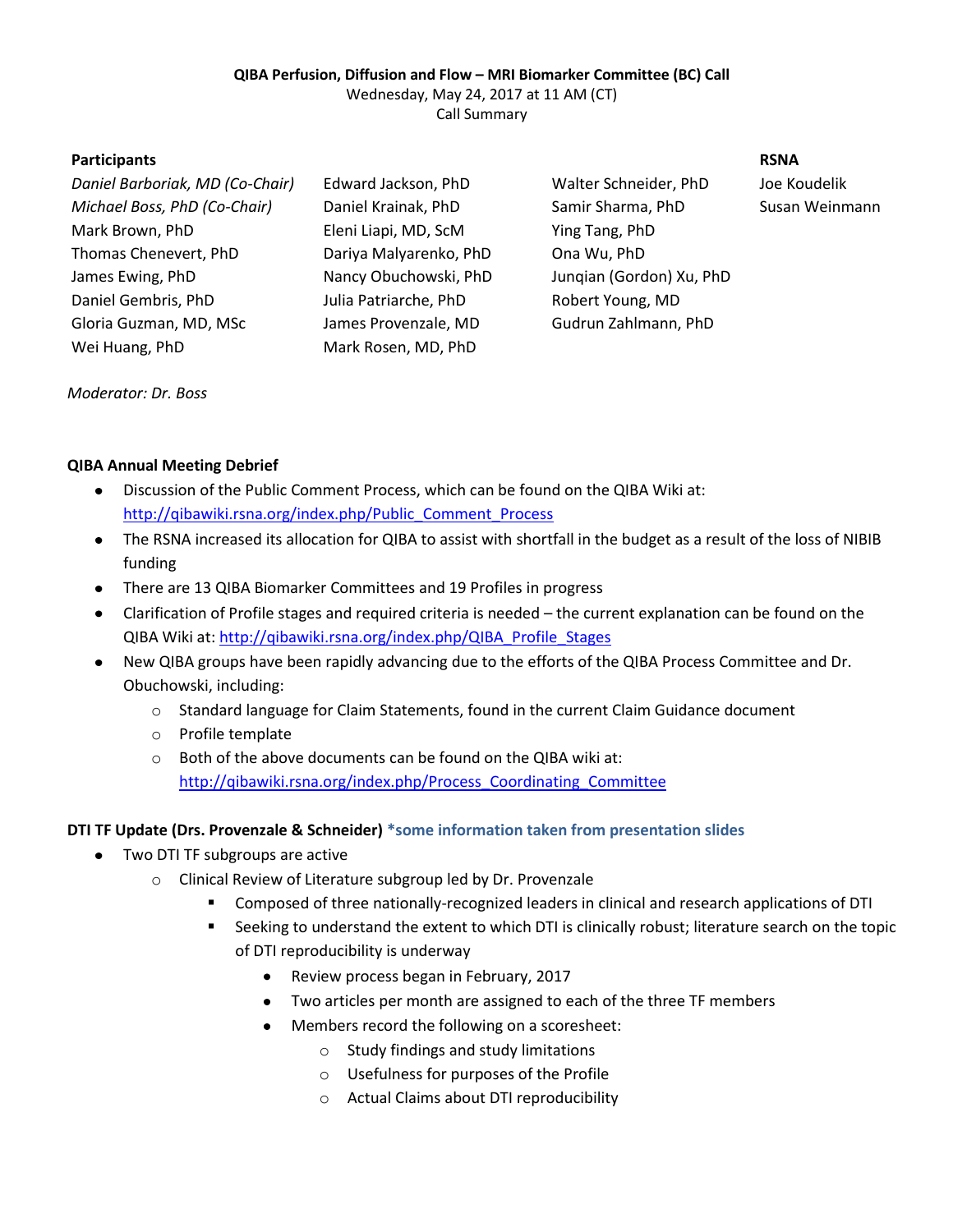- To date, 18 articles have been reviewed and all were deemed useful for inclusion in the literature review
- TF members, as well as PDF-MRI BC members encouraged to submit applicable articles to Dr. Provenzale at [james.provenzale@duke.edu](mailto:james.provenzale@duke.edu)
- Review process to continue until at least December, 2017
- o Quantitative Measurements subgroup led by Dr. Schneider
	- Update provided on Dr. Schneider's QIBA Round-6 Project titled," Measurements of Reproducibility of DTI Metrics on Clinical MR Scanners Using a DTI Phantom"
		- Phantoms are being scanned on seven different scanners at Duke: five Siemens and two GE
		- Have met with GE, Siemens and Philips reps, who will be participating in the phantom scanning program and reviewing analysis methods and data sets
		- Phantom to be used to quantify and correct systematic bias across multiple vendor platforms
		- DTI Profile to be the standard, or benchmark of future imaging performance
- Profile Progress Update
	- o Profile language is being drafted
		- Methods to deal with the substantial systematic bias problem is being discussed with Dr. Obuchowski; solutions expected this summer
		- Reference data for 25 scanners on related metrics in the phantom assessment program to be obtained
	- o DTI metrics and more modern compartmental metrics (e.g., NODDI based) that appear to be less sensitive to SNR spatial problems to be contrasted
	- o The new generation of high channel head coils are introducing dramatic spatial inhomogeneity in SNR
	- o Profile progress to result in a series of recommendations on scanner monitoring and QA measures to reduce systematic bias/repeatability error
	- o Literature review to be supported by phantom analysis
	- o Close evaluation of scanners to be indicated to users
	- $\circ$  Discussion ensued regarding important distinctions between a Profile and a white paper
		- **Phantom work is a critical component in obtaining prospective data through groundwork** projects in addition to existing literature
		- A Profile is based on existing literature, as well as data obtained as a result of groundwork projects
		- **Hope to draft Claims with documented quantification by September to have committee review** of the Claims and approach
		- It is not requirement to find data in existing literature; Claims may be based solely the research conducted by QIBA Project PI(s)
		- **Dr.** Obuchowski explained the following QIBA terms and concepts, which can be found on the QIBA Wiki at: [http://qibawiki.rsna.org/index.php/Claim\\_Guidance](http://qibawiki.rsna.org/index.php/Claim_Guidance)
			- Longitudinal Claim (recommended for the DTI TF Profile)
			- Cross-Sectional Claim
			- Repeatability
			- Reproducibility  $\bullet$